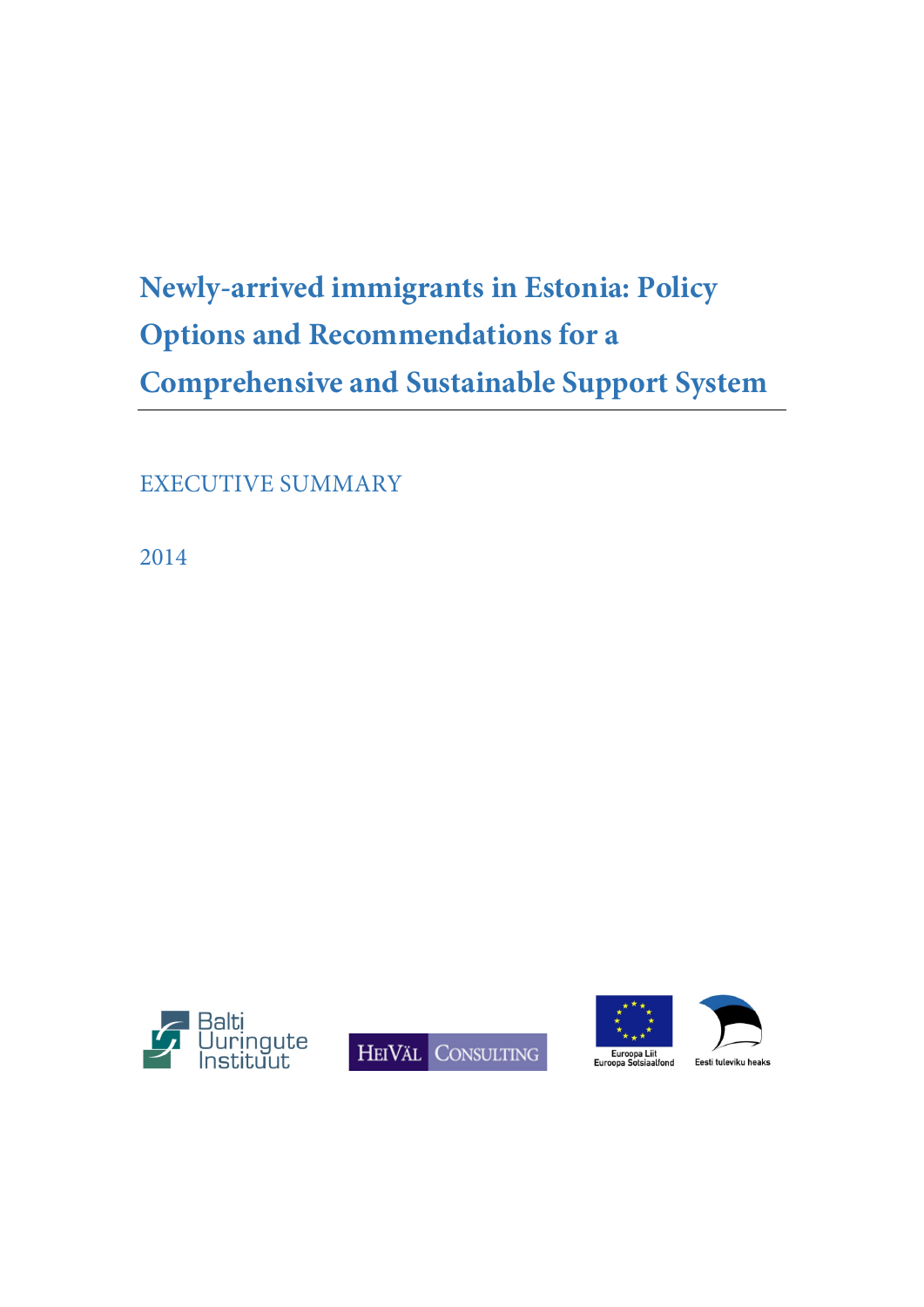| Research:                | Newly-arrived                                                      | immigrants in |  | Estonia: | Policy | Options | and |
|--------------------------|--------------------------------------------------------------------|---------------|--|----------|--------|---------|-----|
|                          | Recommendations for a Comprehensive and Sustainable Support System |               |  |          |        |         |     |
| <b>Authors:</b>          | Kristina Kallas                                                    |               |  |          |        |         |     |
|                          | Kristjan Kaldur                                                    |               |  |          |        |         |     |
|                          | Kats Kivistik                                                      |               |  |          |        |         |     |
|                          | Kaarin Plaan                                                       |               |  |          |        |         |     |
|                          | Triin Pohla                                                        |               |  |          |        |         |     |
|                          | Leonardo Ortega                                                    |               |  |          |        |         |     |
|                          | Imre Mürk                                                          |               |  |          |        |         |     |
|                          | Kaido Väljaots (Heiväl Consulting)                                 |               |  |          |        |         |     |
| Research carried out by: | <b>Institute of Baltic Studies</b>                                 |               |  |          |        |         |     |
| Research ordered by:     | <b>State Chancellery</b>                                           |               |  |          |        |         |     |

The study is carried out by the State Chancellery (*Riigikantselei*) by request of the Fund of Wise Decisions, which is funded by the European Social Fund program "Development and organization of government's work long-term planning systems." The project initiators are the Ministry of Interior, Ministry of Economic Affairs and Communications and the Ministry of Justice, other ministries involved are the Ministry of Education and Research and Ministry of Culture.

Important contribution for the completion of the research was made by the steering committee of the project, which included: Birgit Lüüs, Kaisa-Maarja Pärtel, Monika Schmeiman, Piret Potisepp, Ursula Tubli, Liana Roosmaa and Mari-Liis Sööt.



Institute of Baltic Studies Lai 30 51005 Tartu tel 6999 480 www.ibs.ee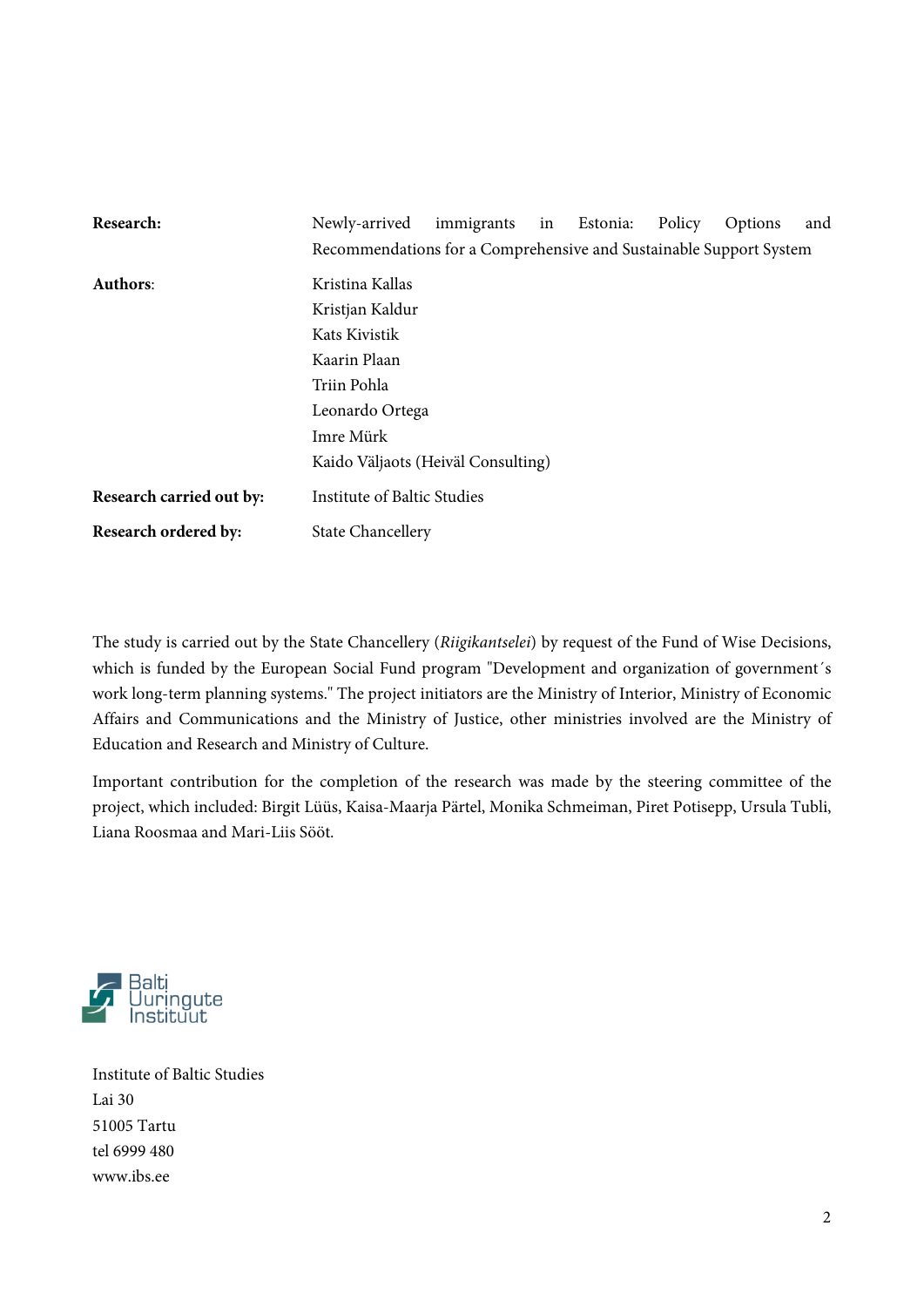## **Executive summary**

The 'Global Talent rally' began quite some time ago and only now Estonia is making its first steps to enter the competition by developing measures for attracting and retaining foreign talents. So far, strategic discussions over Estonian economic policy have mostly focused on the attractiveness of the business environment, science and development activities and how to stimulate innovation. The main goal of attracting foreign talent is to promote entrepreneurship and Estonian economic competitiveness. However, at the same time, less attention has been paid to the presence of highly skilled foreign workers in Estonia. The Governmental Action Plan for years 2011-2015 envisaged the creation of a favourable environment for the immigration of foreign students and talented workers in order to increase the country's economic competitiveness. The Government that took office in spring 2014 stated in their action plan that immigration regulations have to be analysed and revised in order to support the filling of highly-skilled and highly-paid working positions. The Estonian competitiveness strategy "Eesti 2020", also has prioritized increasing the immigration of highly skilled workers and talents to Estonia.

These views indicate the Government's goal to engage in the so-called smart migration policy – the Estonian economy can only advance if focused, selective and demand-based migration policy is applied. This approach would contribute to the immigration of highly skilled workers into the private and public sectors, including universities. The first milestone in this process was set in 2013, when the procedure for obtaining residence permits was adapted in order to support and acknowledge the importance of immigration in regards to economic development. Different parties have indicated the need to create an immigration strategy with more specific goals, including measures for shaping appropriate talent policy, which would also create a support system that favours the adaptation of foreigners.

Although Estonia just recently started setting goals for its talent policy, Estonian universities and employers have been actively recruiting foreign students and highly skilled workers from outside Estonia and the European Union for some time. As important as recruiting, are retaining and supporting foreign talents; and this requires a functional and effective support system. The present research focuses on the analysis of the current support system and services provided to highly skilled migrants with the goal of mapping the main bottlenecks and formulating proposals to develop the most optimal system for supporting foreign talents in Estonia. This is important, because so far, regarding the Global Talent rally, Estonia has been a giver and not a taker. A smart migration policy that contains elements for not only attracting but also retaining and supporting foreign talent, is needed for Estonia to achieve the goal of increased economic competitiveness.

In order to map out the bottlenecks regarding the support system and form policy proposals, interviews with people from the target group and stakeholders were conducted in autumn and winter of 2013-2014. In addition, services supporting the adaptation and their providers as well as best practices from other countries were mapped out and the results were validated in a discussion seminar. Interviews that were carried out with foreigners and organisations recruiting them indicated that one of the main obstacles in recruiting foreigners is the lack of services provided for their integration, including the lack of an adaptation programme and functioning support networks; and irregularity in service provision. The inadequacy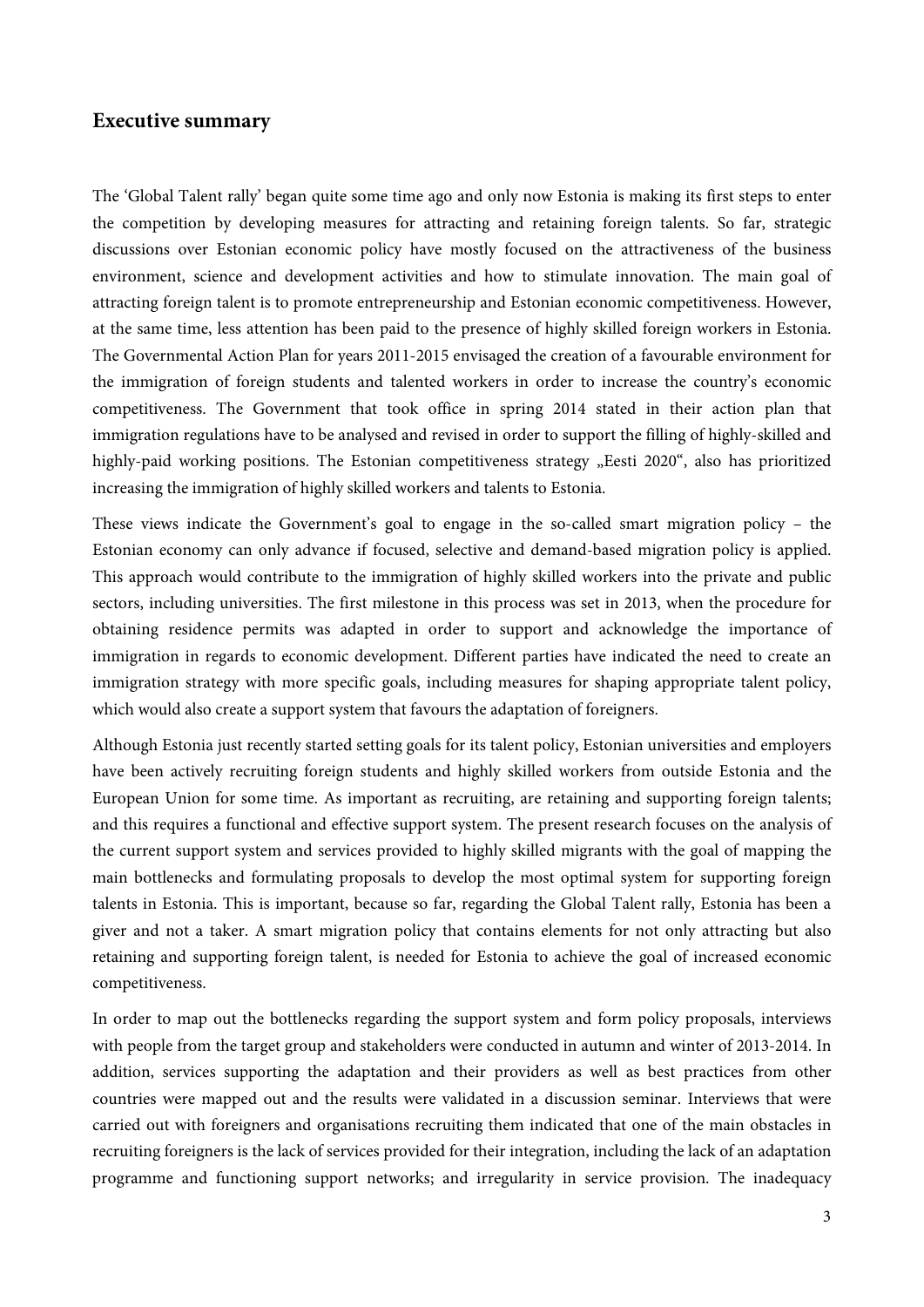regarding support services makes it rather difficult and costly for the employer to recruit and retain foreign talents. Therefore, it is necessary to develop a support system of services facilitating the adaptation of highly skilled workers and foreign students that is sustainable, takes into account the needs of different stakeholders, includes all necessary services and clearly distributes the roles of different institutions.

## **Based on the collected data, the following findings on the current situation can be brought out:**

- The analysis indicated that currently Estonia follows the model of 'workload distribution', whereby the responsibility for the recruitment and imminent adaptation lies with the employers; while the role of the state is to develop the general supporting structure for recruitment. There are several weaknesses of this model, including fragmented service provision, marginal cooperation between the employers and public sector and duplication of many services, all of which are clearly observable in Estonia.
- Information about the public services provided by the state and local governments in general as well as more specific supporting activities targeted at foreigners, is poorly accessible. The main problem with access to public services lies with the lack of information in English about these essential public services, such as on how to register with a general practitioner or how to find a place for a child in a kindergarten, etc. The lack of appropriate kindergartens and schools was also brought out as a bottleneck.
- The Police and Border Guard Board (Politsei- ja Piirivalveamet, PPA) was criticised with regards to the procedures for the application and processing of residence permits. The information given to applicants was generally insufficient and the services were lacking in customer orientation.
- Although foreign workers and students found that adaptation requires Estonian language skills, the general motivation to learn Estonian was low. Migrants also opposed the idea of mandatory language learning. The language courses provided on the open market are of uneven and unsteady quality and it is difficult to find relevant information about suitable courses.
- It is difficult for foreign students and the family members of foreign workers to find a job in Estonia. The reasons for that include insufficient Estonian language skills but also poor knowledge about the Estonian labour market and the lack of a sufficient social network. As of today, no specific support services have been developed for this target group that would systematically help them adapt and enter the labour market.
- This research indicates a substantial need for a nationally targeted and coordinated talent policy. Universities, enterprises and their umbrella organisations are in agreement that Estonia does not have a clear or detailed strategy for attracting foreign labour and making the recruitment process more effective. Organisations that are currently recruiting foreigners feel the need for the government to take the coordinating role and create a support system for attracting, recruiting as well as retaining foreign talent.